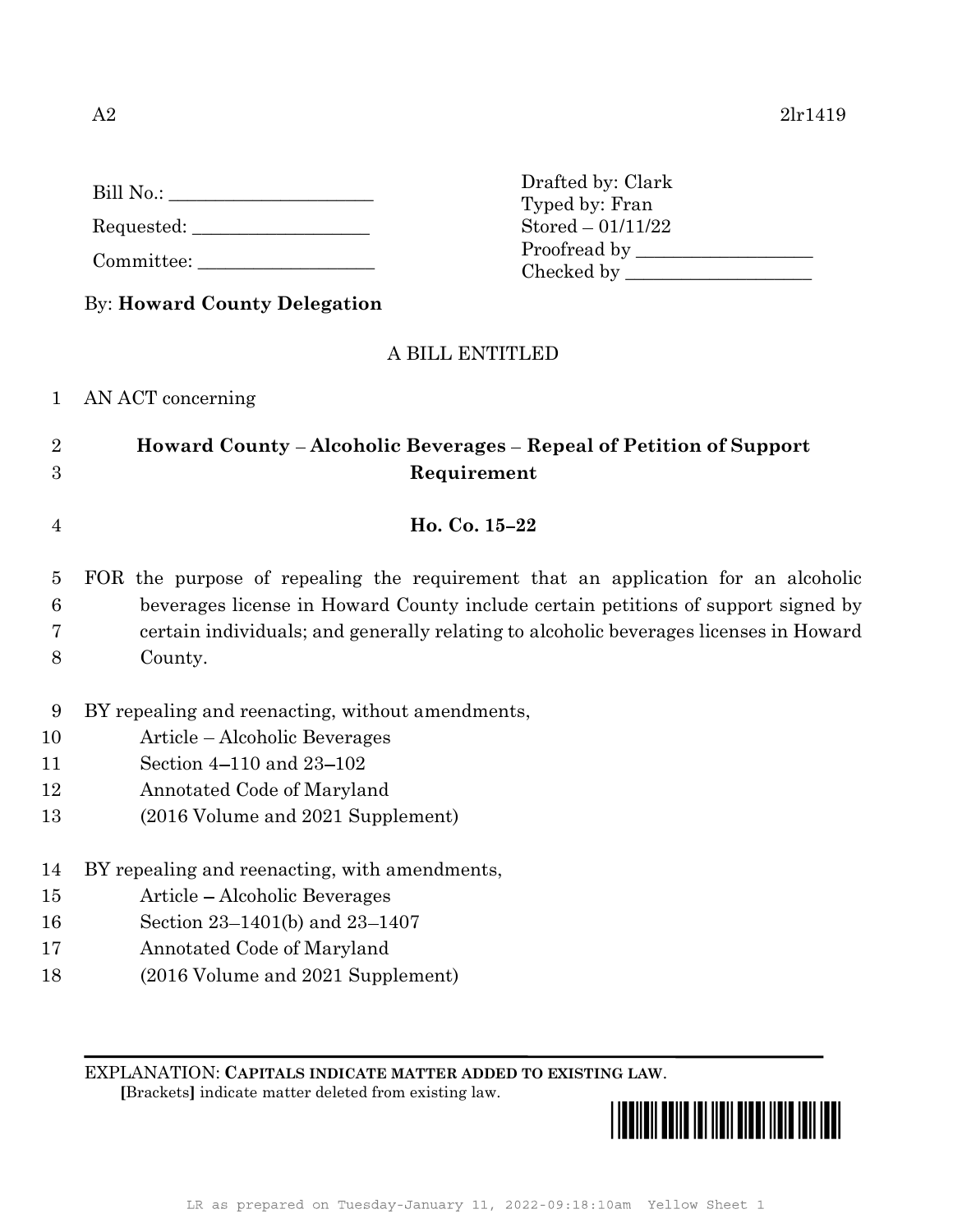| $\mathbf{1}$     | BY repealing                                                                                     |  |
|------------------|--------------------------------------------------------------------------------------------------|--|
| $\overline{2}$   | Article – Alcoholic Beverages                                                                    |  |
| $\boldsymbol{3}$ | Section 23-1406                                                                                  |  |
| 4                | Annotated Code of Maryland                                                                       |  |
| 5                | (2016 Volume and 2021 Supplement)                                                                |  |
| 6                | SECTION 1. BE IT ENACTED BY THE GENERAL ASSEMBLY OF MARYLAND,                                    |  |
| 7                | That the Laws of Maryland read as follows:                                                       |  |
| 8                | <b>Article-Alcoholic Beverages</b>                                                               |  |
| 9                | $4 - 110.$                                                                                       |  |
| 10               | The application shall also include a petition of support signed by at least 10 residents         |  |
| 11               | who are owners of real estate and registered voters of the precinct in which the business is     |  |
| 12               | to be conducted stating:                                                                         |  |
| 13               | the length of time each of the residents has been acquainted with the<br>(1)                     |  |
| 14               | applicant or, if the applicant is a corporation, acquainted with the individuals making the      |  |
| $15\,$           | application;                                                                                     |  |
| 16               | that they have examined the application, have good reason to believe<br>(2)                      |  |
| 17               | that the statements contained in the application are true, and in their judgment the             |  |
| 18               | applicant is a suitable person to obtain the license; and                                        |  |
| 19               | (3)<br>that they are familiar with the premises on which the proposed                            |  |
| $20\,$           | business is to be conducted and that they believe the premises are suitable for the conduct      |  |
| 21               | of business as a retail dealer.                                                                  |  |
| 22               | $23 - 102.$                                                                                      |  |
| $^{23}$          | This title applies only in Howard County.                                                        |  |
|                  |                                                                                                  |  |
| 24               | $23 - 1401.$                                                                                     |  |
| $25\,$           | Section 4–110 ("Required information on application — Petition for support")<br>(b)              |  |
| 26               | of Division I of this article does not apply in the county [and is superseded by $\S 23-1406$ of |  |
| $27\,$           | this subtitle.                                                                                   |  |
|                  |                                                                                                  |  |

 $-2-$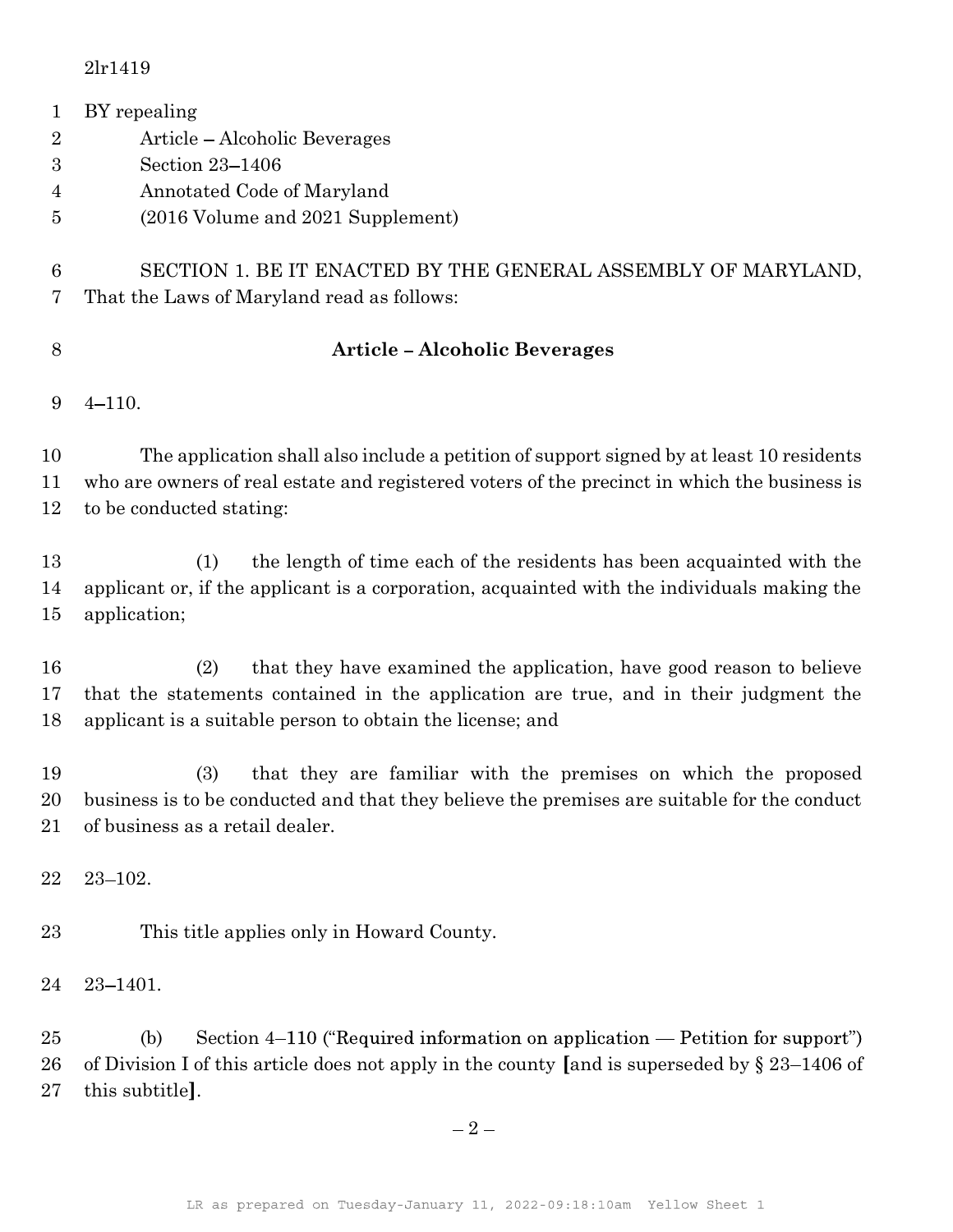$1 \quad [23 - 1406.$ 

2 (a) At least one of the applicants shall include with the application a petition of 3 support signed by at least three residents who are owners of real property and registered 4 voters in the district where the business is to be conducted stating that the applicant:

- 
- 5 (1) is known personally to the residents; and

6 (2) subject to subsection (b) of this section, is a resident of the county at the 7 time the applicant presents the application to the residents.

8 (b) The Board may waive the residency requirement for an applicant if the 9 applicant:

10 (1) is the purchaser of a business already in operation; or

11 (2) has owned the premises for which a license is sought for at least 2 years 12 immediately preceding the filing of the application.]

13 23 – 1407.

14 (a) At least one of the applicants for a license shall be a resident of the county.

- 15 (b) In the determination of the Board, each applicant shall:
- 16 (1) be of good character; and
- 17 (2) include the following information with the application:
- 18 (i) a statement that the applicant is at least 18 years old; and
- 19 (ii) a checklist and police consent form.

20 **(C)** THE BOARD MAY WAIVE THE RESIDENCY REQUIREMENT FOR AN 21 APPLICANT IF THE APPLICANT:

22 **(1) IS THE PURCHASER OF A BUSINESS ALREADY IN OPERATION; OR** 

 $-3-$